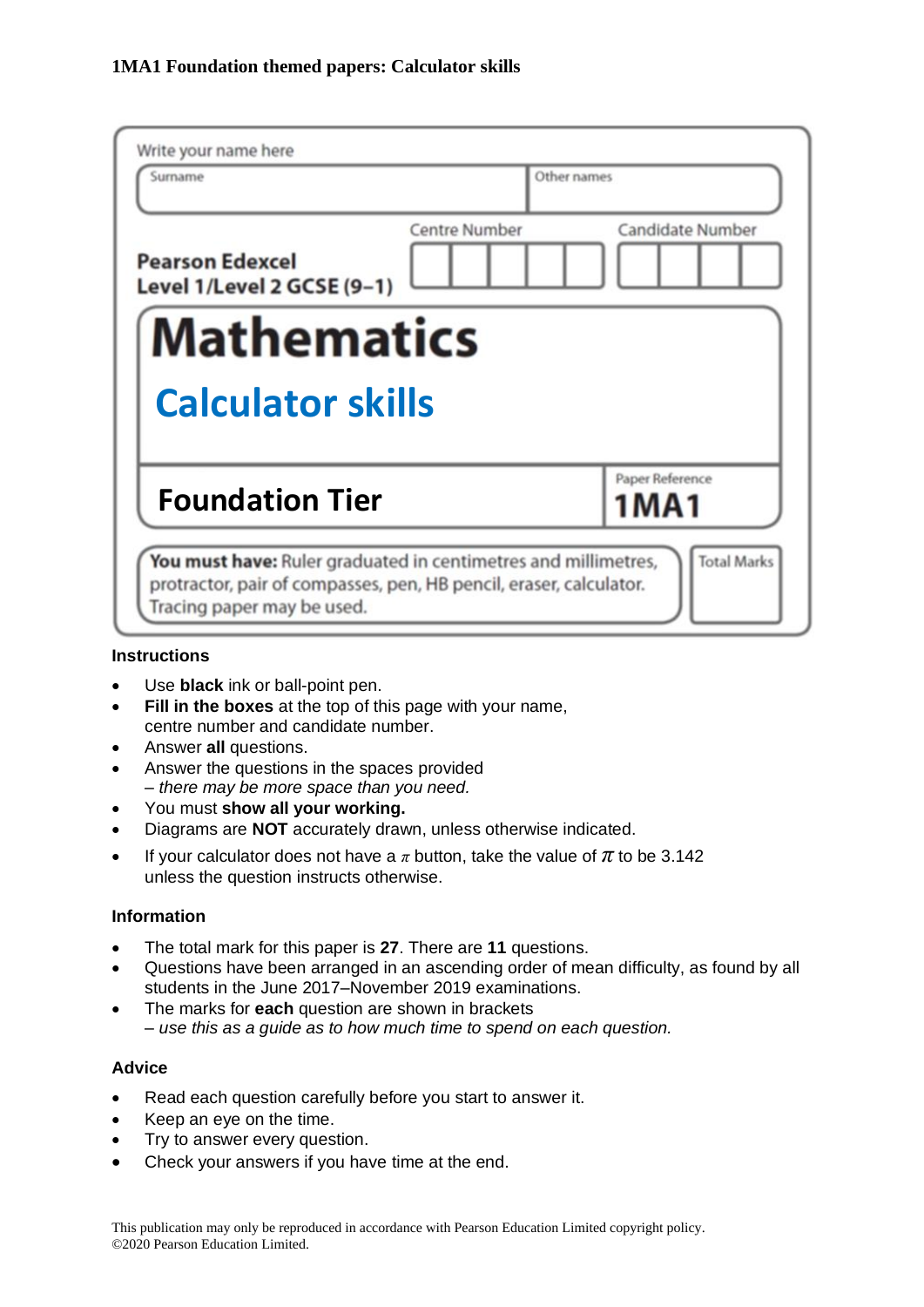# **1MA1 Foundation themed papers: Calculator skills 1** Find  $\sqrt{1.44}$ ....................................................... **(Total for Question 3 is 1 mark) \_\_\_\_\_\_\_\_\_\_\_\_\_\_\_\_\_\_\_\_\_\_\_\_\_\_\_\_\_\_\_\_\_\_\_\_\_\_\_\_\_\_\_\_\_\_\_\_\_\_\_\_\_\_\_\_\_\_\_\_\_\_\_\_\_\_\_\_\_\_\_\_\_\_\_** 2 Find the value of  $\sqrt{17.64}$ ....................................................... **(Total for Question 2 is 1 mark) \_\_\_\_\_\_\_\_\_\_\_\_\_\_\_\_\_\_\_\_\_\_\_\_\_\_\_\_\_\_\_\_\_\_\_\_\_\_\_\_\_\_\_\_\_\_\_\_\_\_\_\_\_\_\_\_\_\_\_\_\_\_\_\_\_\_\_\_\_\_\_\_\_\_\_ 3** (*a*) Find the value of  $\sqrt{1.44 \div 3.61}$ ....................................................... (**1**) (*b*) Find the value of  $(3.54 - 0.96)^2 - 4.096$

.......................................................

(**2**)

(**Total for Question 3 is 3 marks**) **\_\_\_\_\_\_\_\_\_\_\_\_\_\_\_\_\_\_\_\_\_\_\_\_\_\_\_\_\_\_\_\_\_\_\_\_\_\_\_\_\_\_\_\_\_\_\_\_\_\_\_\_\_\_\_\_\_\_\_\_\_\_\_\_\_\_\_\_\_\_\_\_\_\_\_**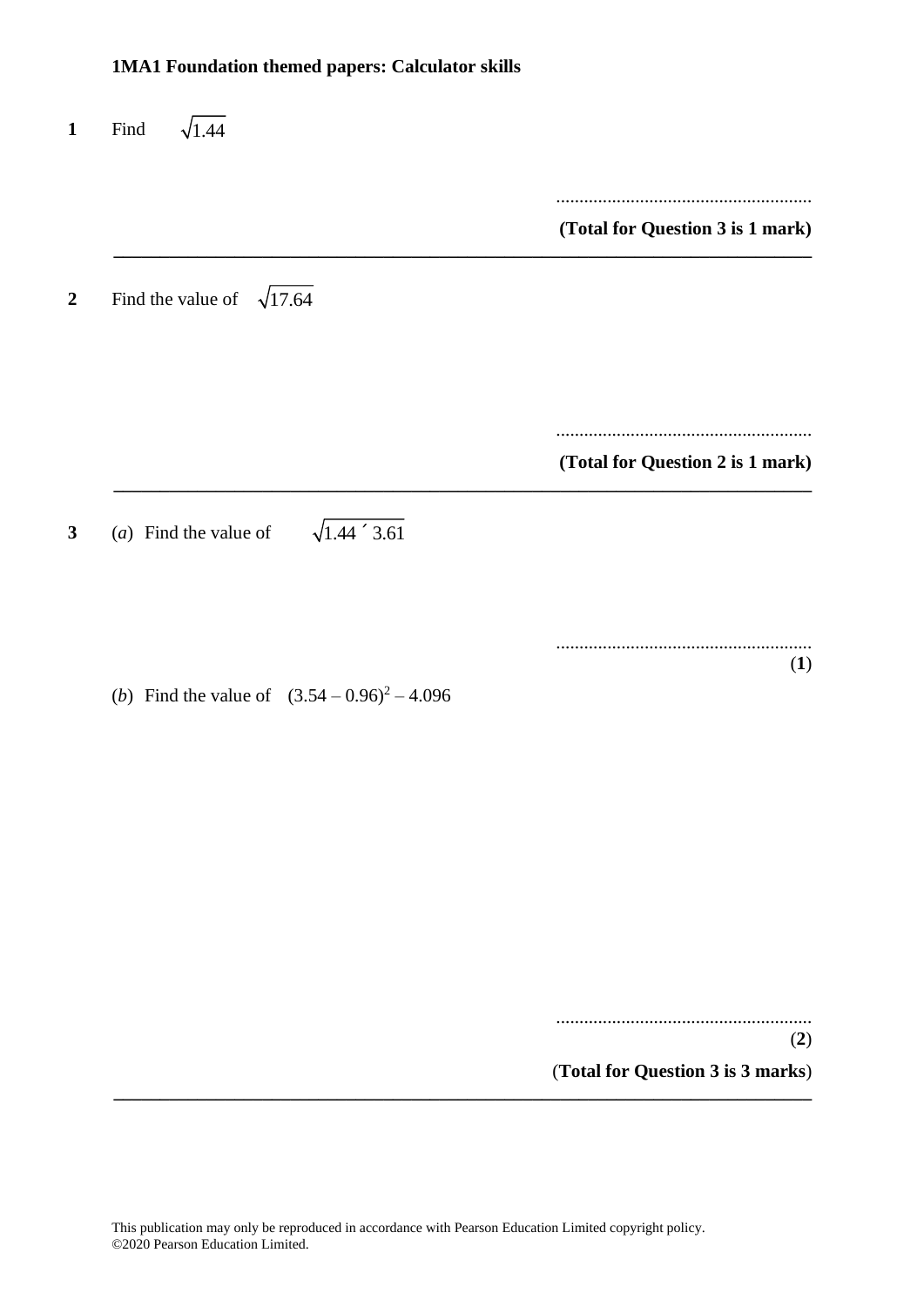**4** (a) Use your calculator to work out  $\frac{(3.2 + \sqrt{2})}{0.193}$  $43.2 + \sqrt{99.05}$ 

Write down all the digits on your calculator display.

....................................................... **(2)**

(b) Write your answer to part (a) correct to 2 significant figures.

**\_\_\_\_\_\_\_\_\_\_\_\_\_\_\_\_\_\_\_\_\_\_\_\_\_\_\_\_\_\_\_\_\_\_\_\_\_\_\_\_\_\_\_\_\_\_\_\_\_\_\_\_\_\_\_\_\_\_\_\_\_\_\_\_\_\_\_\_\_\_\_\_\_\_\_**

....................................................... **(1) (Total for Question 4 is 3 marks)**

**5** Find the value of  $5.27 + 3.5$  $\overline{7.9 - 4.36}$ 

> Give your answer as a decimal. Write down all the figures on your calculator display.

> > .............................................................................................................

**(Total for Question 5 is 2 marks) \_\_\_\_\_\_\_\_\_\_\_\_\_\_\_\_\_\_\_\_\_\_\_\_\_\_\_\_\_\_\_\_\_\_\_\_\_\_\_\_\_\_\_\_\_\_\_\_\_\_\_\_\_\_\_\_\_\_\_\_\_\_\_\_\_\_\_\_\_\_\_\_\_\_\_**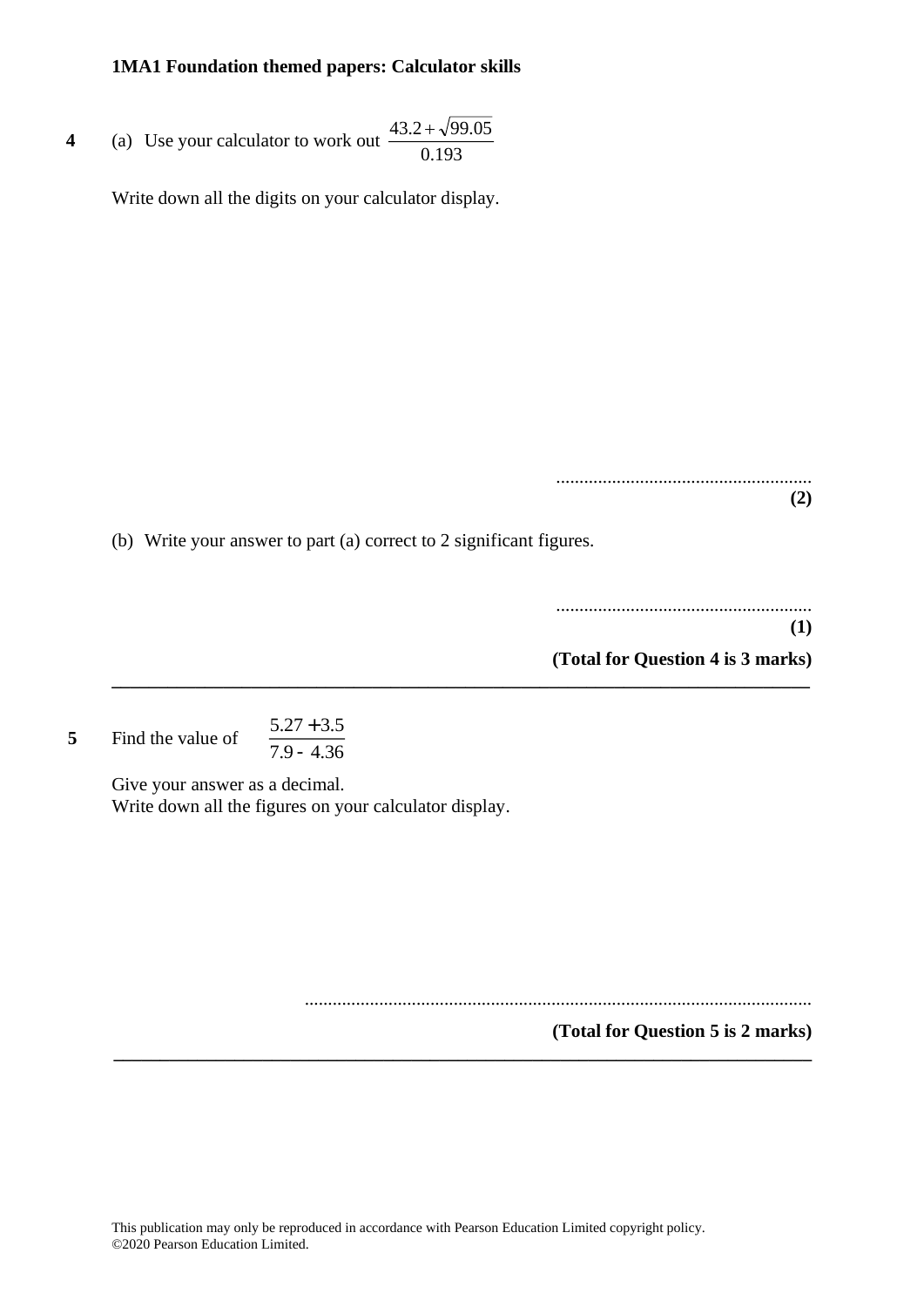\n- 6 (a) Work out 
$$
\frac{4.36 + 2.8^3}{6.8 - 5.42}
$$
 Give your answer as a decimal. Write down all the digits on your calculator display.
\n- (b) Give your answer to part (a) correct to 1 decimal place.
\n- (1)
\n

**(Total for Question 6 is 3 marks)**

**7** Work out the value of

 $2.7 + 6.5$  $4.8\!-\!1.06$ + −

**\_\_\_\_\_\_\_\_\_\_\_\_\_\_\_\_\_\_\_\_\_\_\_\_\_\_\_\_\_\_\_\_\_\_\_\_\_\_\_\_\_\_\_\_\_\_\_\_\_\_\_\_\_\_\_\_\_\_\_\_\_\_\_\_\_\_\_\_\_\_\_\_\_\_\_**

**\_\_\_\_\_\_\_\_\_\_\_\_\_\_\_\_\_\_\_\_\_\_\_\_\_\_\_\_\_\_\_\_\_\_\_\_\_\_\_\_\_\_\_\_\_\_\_\_\_\_\_\_\_\_\_\_\_\_\_\_\_\_\_\_\_\_\_\_\_\_\_\_\_\_\_**

Give your answer correct to 2 decimal places.

.......................................................

**(Total for Question 7 is 3 marks)**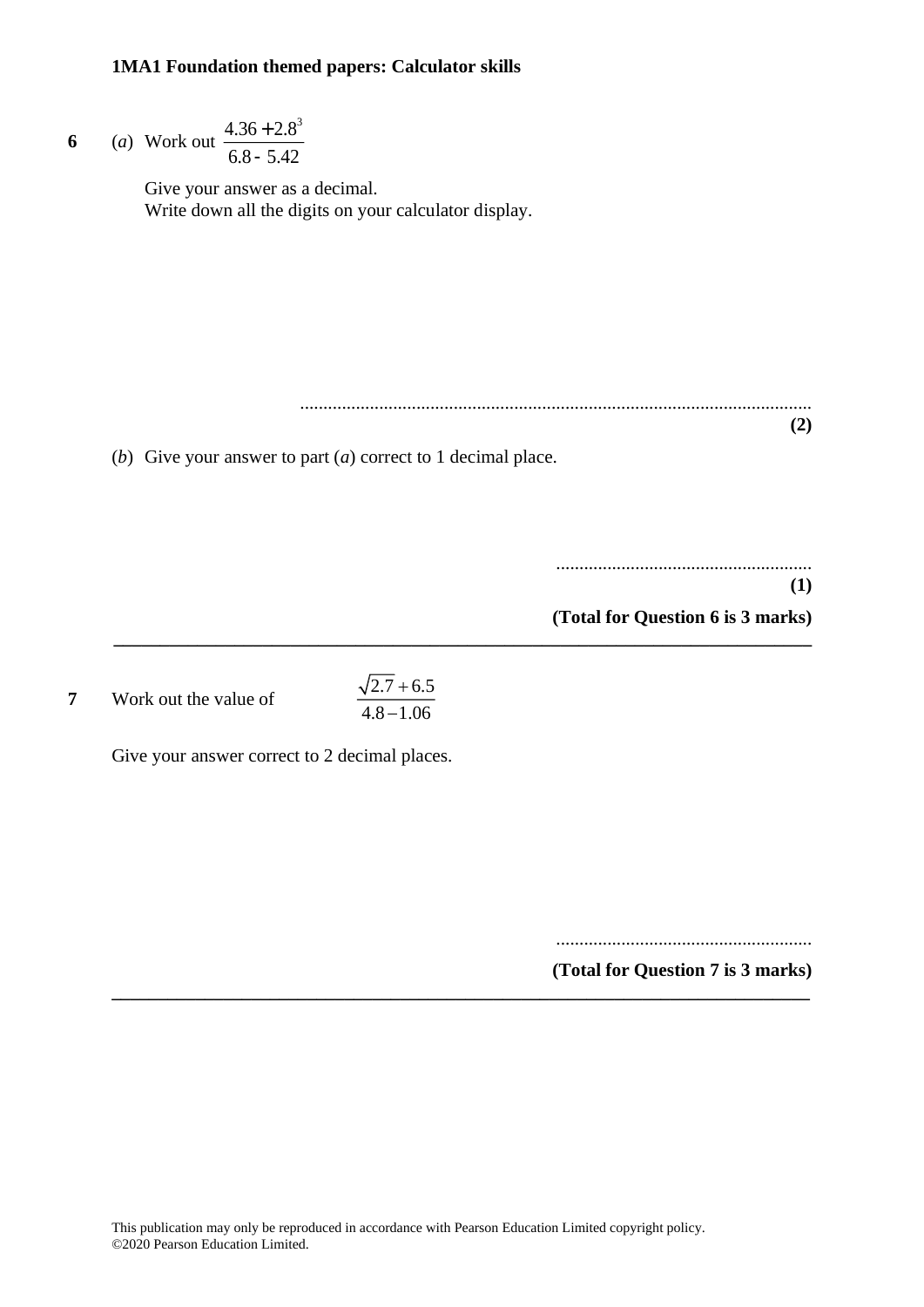8 Find the value of 
$$
\frac{\sqrt{13.4 - 1.5}}{(6.8 + 0.06)^2}
$$

Write down all the figures on your calculator display.

...............................................................................................

#### **(Total for Question 8 is 2 marks)**

**9** (a) Use your calculator to work out the value of

$$
\sqrt{\frac{51.2 - 37.38}{9.67 + 84.9}}
$$

**\_\_\_\_\_\_\_\_\_\_\_\_\_\_\_\_\_\_\_\_\_\_\_\_\_\_\_\_\_\_\_\_\_\_\_\_\_\_\_\_\_\_\_\_\_\_\_\_\_\_\_\_\_\_\_\_\_\_\_\_\_\_\_\_\_\_\_\_\_\_\_\_\_\_\_**

Write down all the digits on your calculator display.

..................................................................................

(b) Write your answer to part (a) correct to 2 significant figures.

....................................................... **(1)**

**(2)**

**(Total for Question 9 is 3 marks)**

**\_\_\_\_\_\_\_\_\_\_\_\_\_\_\_\_\_\_\_\_\_\_\_\_\_\_\_\_\_\_\_\_\_\_\_\_\_\_\_\_\_\_\_\_\_\_\_\_\_\_\_\_\_\_\_\_\_\_\_\_\_\_\_\_\_\_\_\_\_\_\_\_\_\_\_**